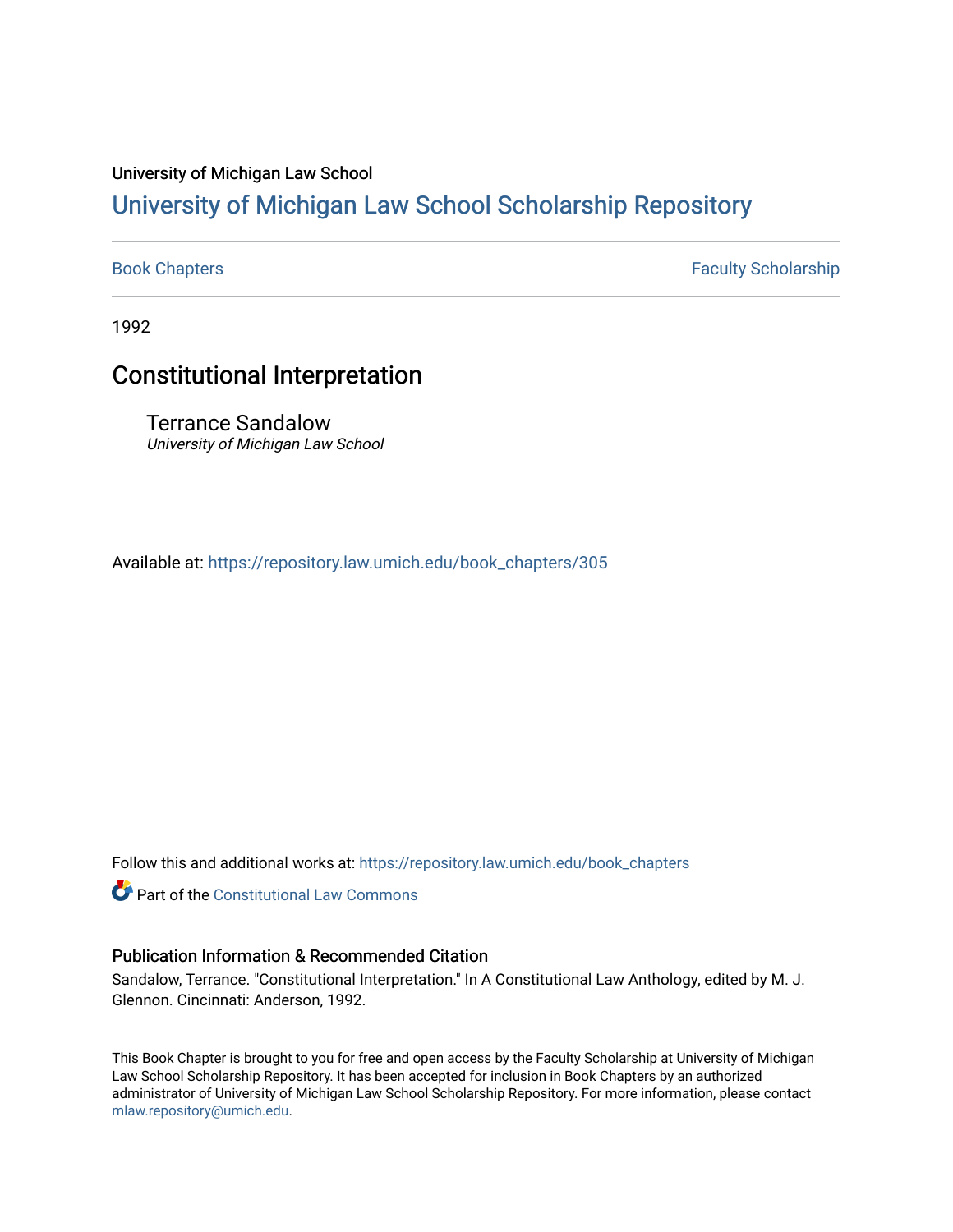# A CONSTITUTIONAL LAW ANTHOLOGY

EDITED BY

MICHAEL J. GLENNON

Professor of Law University of California, Davis, Law School

# ANDERSON PUBLISHING Co.

 $\mathcal{L}^{(1)}$  .

# WASHBURN LAW LIBRARY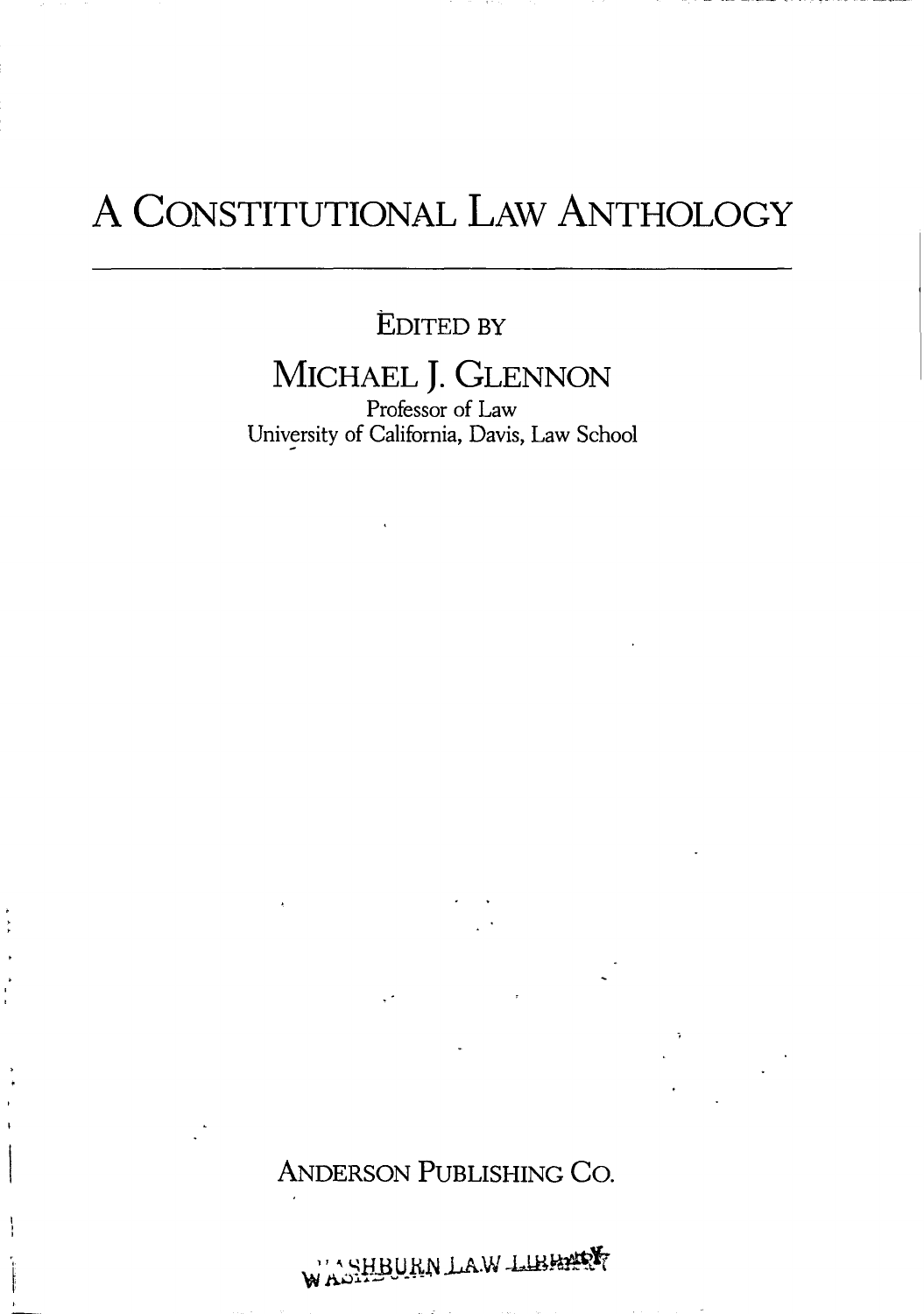### A CONSTITUTIONAL LAW ANTHOLOGY

© 1992 by Anderson Publishing Co. All rights reserved. No part of this book may be used or reproduced by any means without written permission from the publisher.

Library of Congress Cataloging in Publication Data

**A Constitutional Law Anthology/ edited by Michael J. Glennon. p. cm. ISBN** 0-87084-174-2 1. United States--Constitutional Law. I. Glennon, Michael J., 1947- KF4550.A2C665 1992 342.73--dc20 [347.302] 92-18888 CIP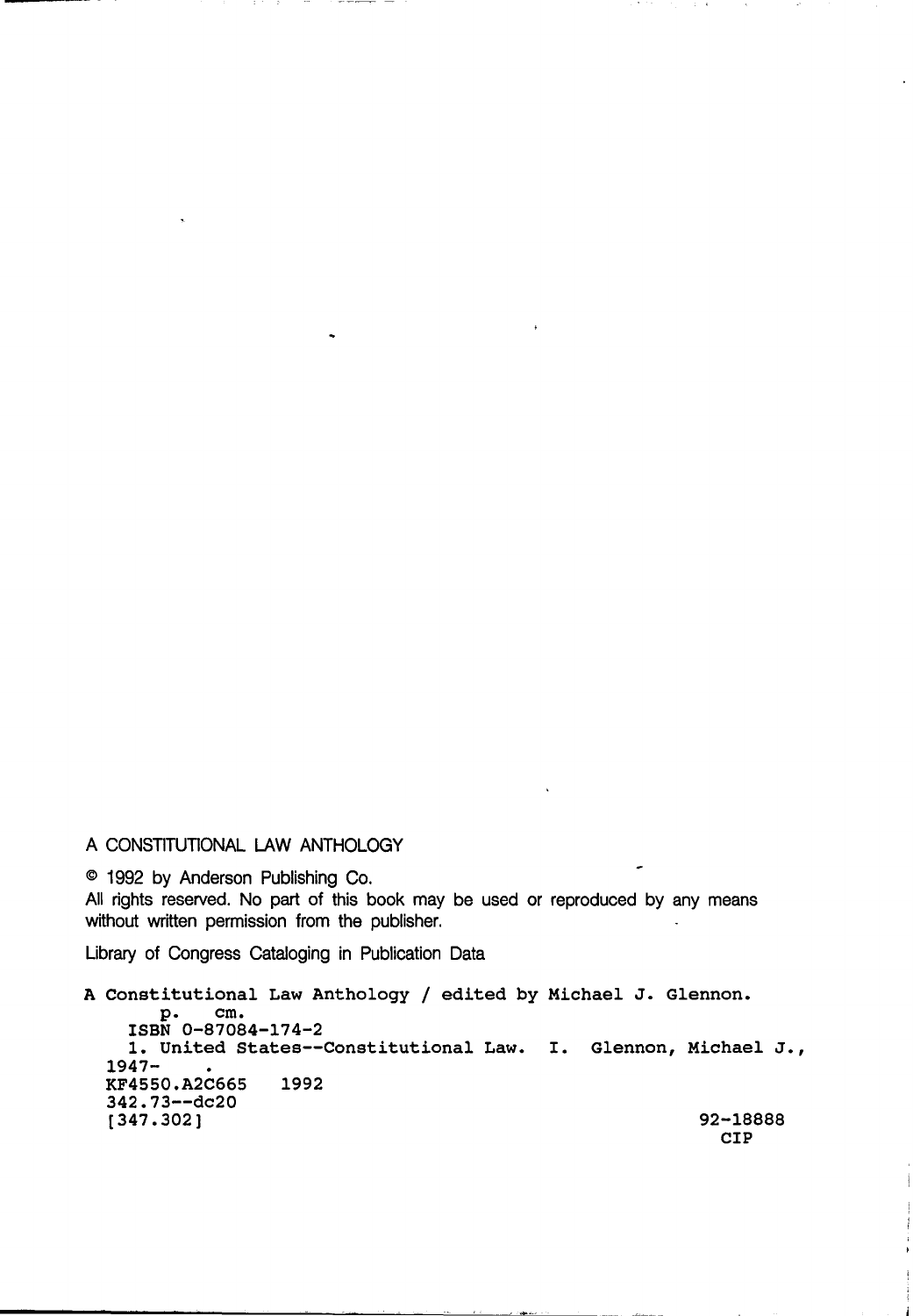# **Contents**

#### **PART I** CONSTITUTIONAL INTERPRETATION

| Thomas C. Grey, Do We Have An Unwritten Constitution? 27 Stan. L. Rev. 703,<br>705–710 (1975)                                                         | 1                        |
|-------------------------------------------------------------------------------------------------------------------------------------------------------|--------------------------|
| Henry P. Monaghan, The Supreme Court, 1974 Term-Foreword: Constitutional<br>Common Law, 89 Harv. L. Rev. 1, 1-3, 10-17 (1975)                         | 4                        |
| Terrance Sandalow, Constitutional Interpretation, 79 Mich. L. Rev. 1033, 1033-50<br>(1981)                                                            | $\overline{\mathcal{L}}$ |
| Michael J. Perry, The Authority of Text, Tradition, and Reason: A Theory of<br>Constitutional "Interpretation," 58 S. Cal. L. Rev. 551, 557-71 (1985) | 14                       |
| H. Jefferson Powell, The Original Understanding of Original Intent, 98 Harv. L. Rev.<br>885, 902-913 (1985)                                           | 19                       |
| Henry P. Monaghan, <i>Our Perfect Constitution</i> , 56 N.Y.U. L. Rev. 353, 353-360,<br>391-395 (1981)                                                | 23                       |
| Herbert Wechsler, Toward Neutral Principles of Constitutional Law, 73 Harv. L. Rev. 1,<br>10-20 (1959)                                                | 27                       |
| Ronald Dworkin, <i>Hard Cases</i> , 88 Harv. L. Rev. 1057, 1058-65 (1975)                                                                             | 31                       |
| PART II<br>JUDICIAL REVIEW: A RATIONALE                                                                                                               |                          |
| Bruce A. Ackerman, The Storrs Lectures: Discovering the Constitution, 93 Yale L.J.<br>1013, 1020-31 (1984)                                            | 37                       |
| Bruce A. Ackerman, Beyond Carolene Products, 98 Harv. L. Rev. 713, 740-746 (1985)                                                                     | 42                       |
| Gerard E. Lynch, Review of John Hart Ely's <i>Democracy and Distrust</i> , 80 Colum. L.<br>Rev. 857, 857-864 (1980)                                   | 45                       |
| Robert H. Bork, Neutral Principles and Some First Amendment Problems, 47 Ind. L.J.<br>1, 1–11 (1971)                                                  | 49                       |
| Daniel A. Farber, The Supreme Court and the Rule of Law: Cooper v. Aaron<br>Revisited, 1982 U. III. L. Rev. 387, 403-411                              | 54                       |
| PART III<br><b>FUNDAMENTAL RIGHTS</b>                                                                                                                 |                          |
| John Hart Ely, The Supreme Court, 1977 Term-Foreword: On Discovering<br>Fundamental Values, 92 Harv. L. Rev. 5, 16-55 (1978)                          | 57                       |
| J. Braxton Craven, Jr., Personhood: The Right To Be Let Alone, 1976 Duke L. J.<br>699-720 (1976)                                                      | 70                       |
| Cass R. Sunstein, Naked Preferences and the Constitution, 84 Colum. L. Rev. 1689,<br>1689-1704 (1984)                                                 | 77                       |
|                                                                                                                                                       |                          |

#### **PART IV SEPARATION OF POWERS**

Philip B. Kurland, The Rise and Fall of the "Doctrine" of Separation of Powers, 85 Mich. L. Rev. 592, 607–613 (1986) 85

 $\ddot{\phantom{a}}$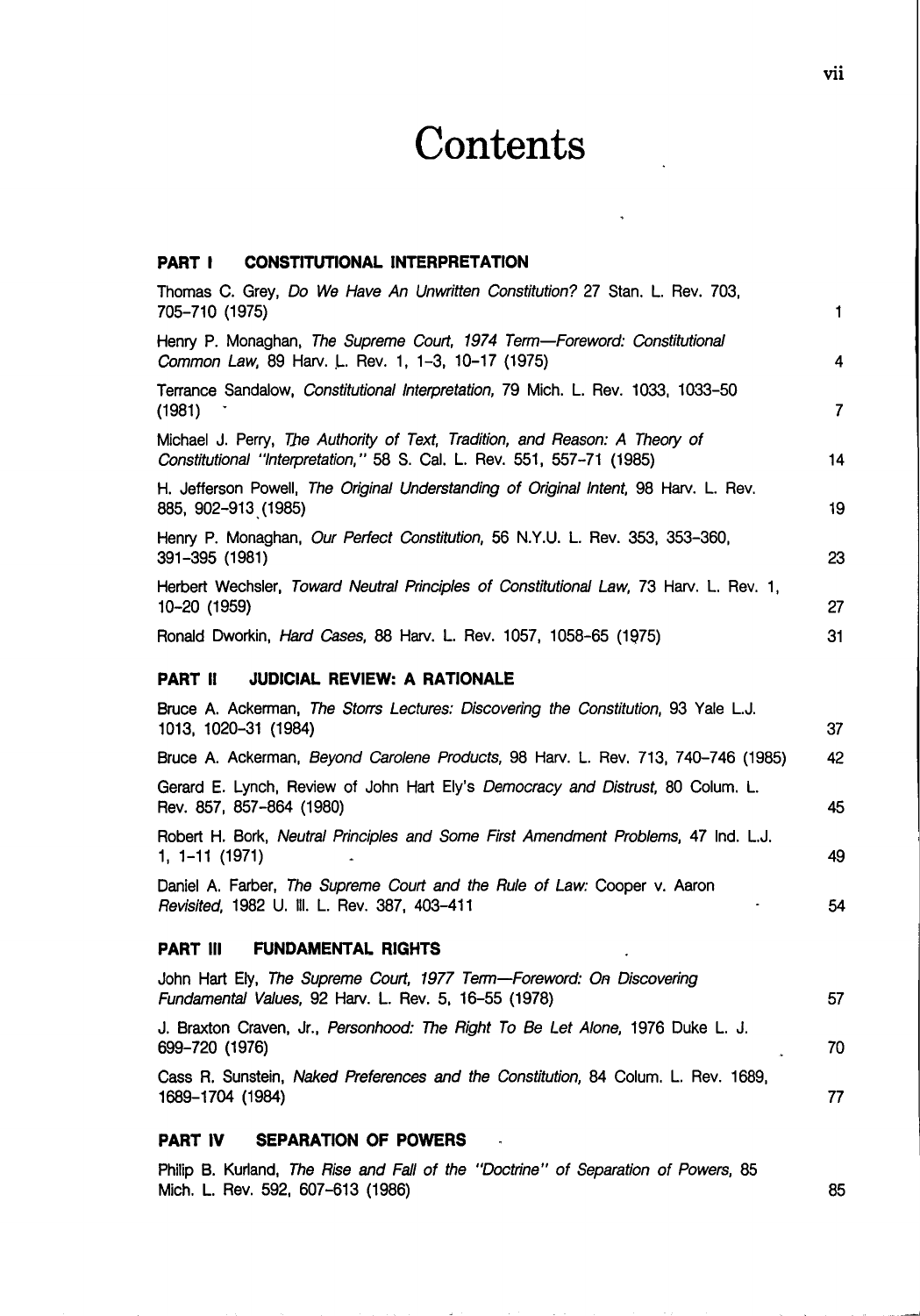### Terrance Sandalow, *Constitutional Interpretation,* 79 Mich. L. Rev. 1033, 1033-50 (1981).

"[W]e must never forget," Chief Justice Marshall admonished us in a statement pregnant with more than one meaning, "that it is *a constitution* we are expounding." Marshall meant that the Constitution should be read as a document "intended to endure for ages to come, and, consequently, to be adapted to the various *crises* of human affairs." But he meant also that the construction placed upon the document must have regard for *its* "great outlines" and "important objects." Limits are implied by the very nature of the task. There is not the same freedom in construing the Constitution as in constructing a moral code.

The conclusion that there are limits to the meaning that may be given the Constitution is not likely to arouse controversy. Yet, that conclusion masks an important ambiguity concerning the source and permanence of those limits. The boundaries of permissible constitutional interpretation, it might be argued, are set by the intentions of those who drafted and ratified the original document and the several amendments to it. Accommodation to change through interpretation is not wholly foreclosed on this view, for the Constitution often speaks in generalities, but (proponents of this view maintain) present judgment is securely bounded by the intentions of "the framers." The opposing view is less easily stated. At the risk of initial oversimplification, the boundaries of permissible constitutional interpretation are, on that view, subject to continuous adjustment. The meaning of the Constitution is never fixed; rather, it changes over time to accommodate altered circumstances and evolving values. Only the former view, it seems apparent, is compatible with the recurrent claim that the Constitution itself stipulates the values that must be employed in making decisions. The latter view recognizes limits to the interpretation that may properly be placed upon the Constitution, but it does not treat those limits as embedded in the Constitution. It regards constitutional law not as an expression of values written into the Constitution by the framers, but as the product of a continuing process of valuation

Copyright © 1981 Michigan Law Review. Reprinted by permission of The Michigan Law Review and Terrance Sandalow.

carried on by those to whom the task of constitutional interpretation has been entrusted.

I

The notion that constitutional interpretation consists of determining the intentions of the framers occupies an important place in the history of thought about the Constitution. Many persons, including some of the most distinguished members of the Supreme Court, have urged that precisely because it is a constitution we are expounding, there is a duty of fidelity to the intentions of those who drafted and ratified the document. Thus, Chief Justice Taney, in deciding "whether a person of the African race can be a citizen of the United States," wrote:

No one, we presume, supposes that any change in public opinion or feeling . . . should induce the Court to give to the words of the Constitution a more liberal construction in their favor than they were intended to bear when the instrument was framed and adopted. Such an argument would be altogether inadmissible in any tribunal called on to interpret it. If any of its provisions are deemed unjust, there is a mode prescribed in the instrument itself by which it may be amended; but while it remains unaltered, it must be construed now as it was understood at the time of its adoption. It is not only the same in words, but the same in meaning . . . .

A century later, Mr. Justice Black developed a similar theme and purported to make it a cornerstone of his constitutional philosophy. Rejecting a claim that the death penalty should be held to violate the eighth amendment's prohibition of "cruel and unusual punishments," he wrote:

In my view, these words cannot be read to outlaw capital punishment because that penalty was in common use and authorized by law here and in the countries from which our ancestors came at the time the Amendment was adopted. It is inconceivable to me that the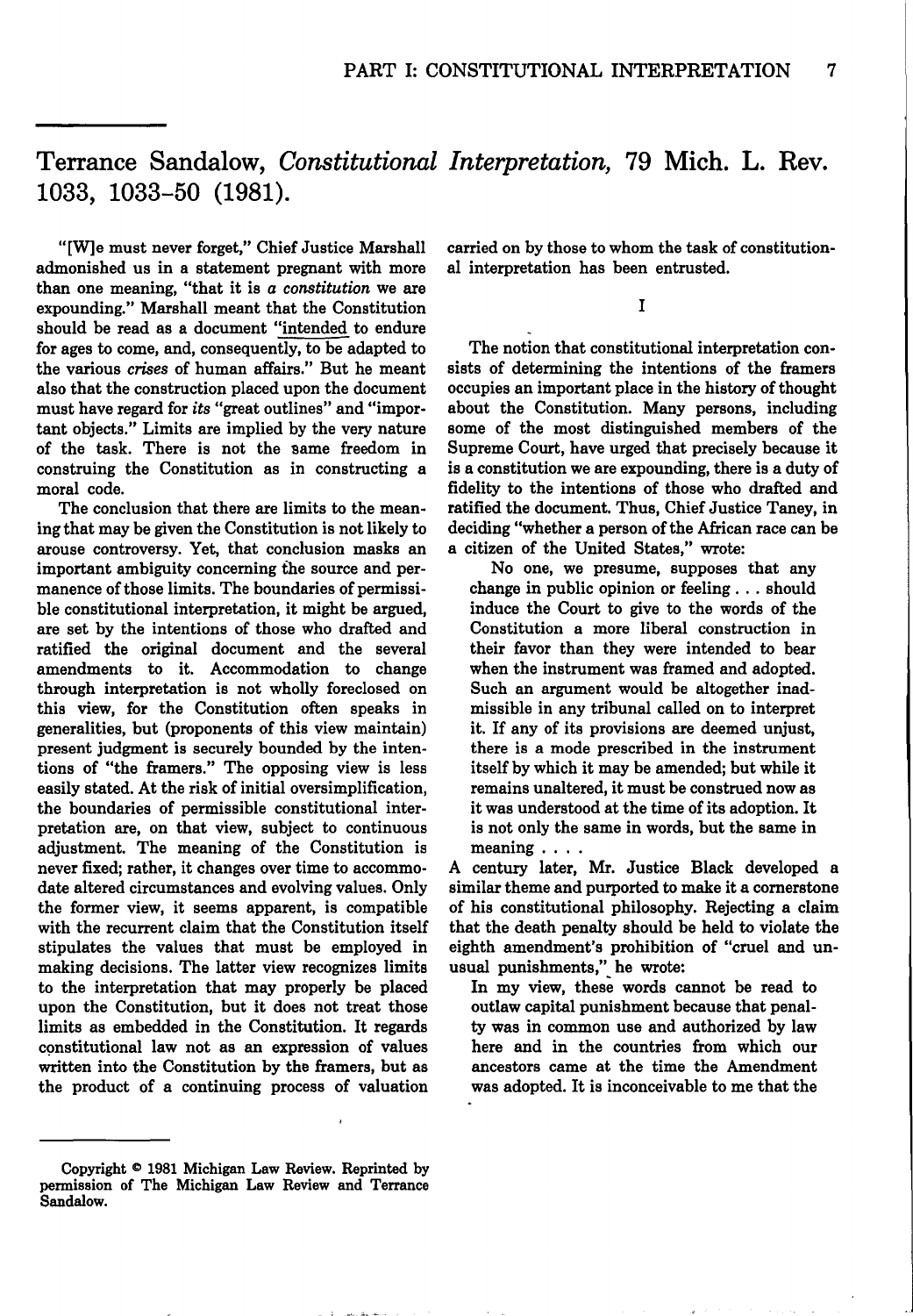framers intended to end capital punishment by the Amendment.

Views such as those expressed by Taney and Black may at times have influenced constitutional decision, but it is beyond doubt that they do not reflect the course of American constitutional development. Constitutional decision-making has not been confined to a process of discovering the specific intentions of the framers. There are various reasons why this is so, but the most pervasive is that the questions for which subsequent generations have sought answers in the Constitution have been the questions of those generations. Since those questions were, most often, not the ones the framers had specifically addressed, it is not surprising that answers were not to be found in the framers' specific intentions. Even the most prophetic of the men who drafted and ratified the Constitution had no occasion to speculate concerning the role of the federal government, vis-á-vis the states, in the management of an integrated and industrialized national economy. Nor did the men of a later generation, who imposed on each state the obligation to afford every person "the equal protection of the laws," have reason to consider whether those words should be held to prohibit sexbased discrimination at a time when the relations between the sexes would be far different from those they had known or could have imagined. Although these and myriad other issues not anticipated by the framers have over the years pressed for solution, the notion that the meaning assigned to the Constitution ought to turn upon the intentions of the framers has continued to exert a strong attraction. The effort to resolve that dilemma has led to an appreciation that the concept of "intention" is a good deal more ambiguous than the statements of Chief Justice Taney and Justice Black suggest.

The intentions of the framers can, for example, be described on different levels of generality. On one level, it is entirely accurate to state that the framers intended to allow the death penalty and to deny Congress the authority to regulate the quantity of wheat that a farmer might grow for domestic consumption. And the men who adopted the fourteenth amendment intended to permit legislation that would bar women from certain occupations or in a variety of other ways distinguish between men and women. At the same time, it seems entirely plausible to understand the framers as having intended to prohibit all "cruel and unusual punishments," not merely specific practices with which they were familiar and to which they objected. Similarly, in authorizing Congress to "regulate commerce . . . among the several states," the framers can appropriately be

1

understood as intending to invest it with power to regulate not only specific activities that they knew affected that commerce but any activity that might do so. So also, the guarantee of "equal protection of the laws" can be understood as proscribing not only certain practices directed against blacks, with which the draftsmen were immediately concerned, but also all other practices that arbitrarily distinguish among classes of individuals. To ask, in each instance, whether the framers "intended" the specific or the general is to pose a question that almost invariably is unanswerable. The question assumes that they intended one or the other, but not both. But the issues did not arise for the framers in a way that forced such a choice: they could have intended both simultaneously because, viewing them as compatible, they had no reason to choose between them.

The insight that intentions can be understood in general terms has played an important role in the development of constitutional law, for it has provided a means by which to mediate between the belief that the meaning of the Constitution ought to be found in the intentions of the framers and the need to accommodate the Constitution to changing circumstances and values. Armed with the awareness that the "intentions of the framers" need not be understood to denote only their most particular intentions, and that the "important objects" of the Constitution could not be achieved if its meaning were held to be confined to such intentions, courts have generally looked to those "important objects" in interpreting the Constitution, secure in the belief that in doing so they were still construing the Constitution, not creating it. Congressional regulation of agriculture, the virtual abolition of capital punishment, and significant restriction of governmental power to discriminate on the basis of sex may not have been specifically intended by the framers, but each might be thought to have roots in their larger purposes.

The belief that those larger purposes could serve as a touchstone for constitutional interpretation has, of course, been especially important because constitutional development has occurred so largely through the institution of judicial review. The conventional understanding of the courts' warrant for the power they exercise is not that the values of judges are preferable to those of legislators, or that judges are a better barometer of contemporary societal values than legislators, but that the values embodied in the Constitution-the "important objects" of those who framed the document-are best entrusted to their care. It has long been accepted, of course, that the performance of this function requires the appraisal of new circumstances and, hence, additional value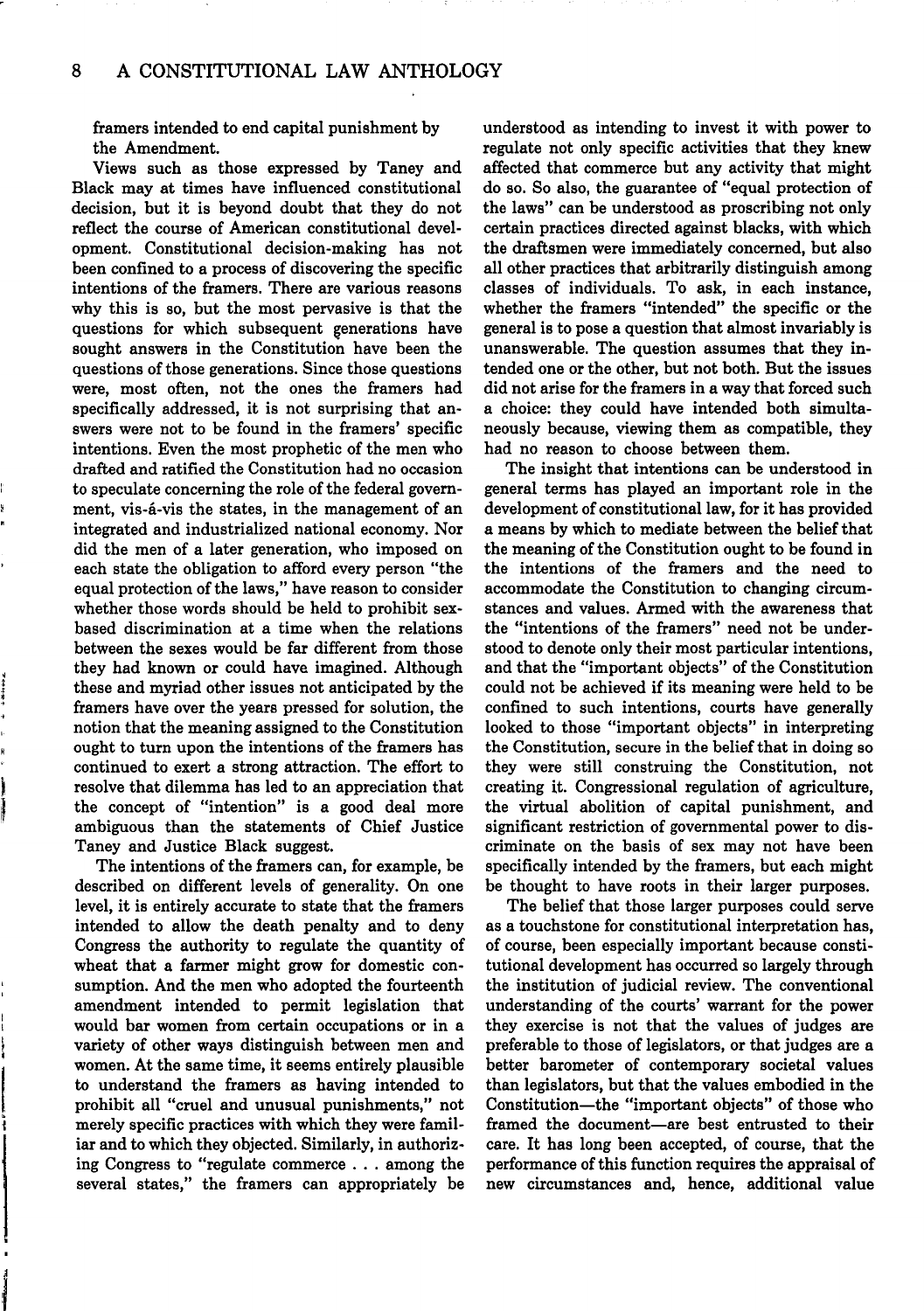choices. But these additional value choices have been viewed as subsidiary to those written into the Constitution by the framers and, therefore, as susceptible to evaluation on the basis of their tendency to serve the larger purposes to which the framers committed the nation. Constitutional theory and the institution of judicial review have thus been seen as mutually supportive: judicial review is necessary to assure fidelity to the intentions of the framers, and it is justifiable, notwithstanding its unrepresentative character, because the values to which courts give expression are those to which the nation is bound by the Constitution.

A representative statement of this view of the Constitution and of the judicial role is contained in a much-noted article by Judge J. Skelly Wright arguing that courts should play an active role in enforcing the Constitution against the other agencies of government. In developing that thesis, Judge Wright rejects the "axiom ... that a constitutional value choice is the functional equivalent of an ordinary policy decision." "Constitutional choices," he asserts, "are in fact different from ordinary decisions. The reason is simple: the most important value choices have already been made by the framers of the Constitution." Judge Wright is not Justice Roberts, however. He recognizes that the answers to constitutional questions cannot be determined simply by laying "the article of the Constitution which is invoked beside the statute which is challenged," and that value choices remain to be made in determining the application of the Constitution to contemporary problems. Still, Judge Wright argues, the "broad, majestic language" of the Constitution was intended "to guarantee a general *sort* of relation between the government and its citizens."

[T]hose outlines provide significant and sufficient guidance; the [additional] value choices [now required] are to be made only within the parameters of the most important value choices embedded in the constitutional language. No matter how imprecise in application to specific modern fact situations, the constitutional guarantees do provide a direction, a goal, an ideal citizen-government relationship. They rule out many alternative directions, goals, and ideals.

The view that constitutional interpretation involves primarily an elucidation of the general intentions of the framers is understandably attractive, perhaps not only because it seems to support the institutional arrangements we have established for giving contemporary meaning to the Constitution, but also because it is so comforting. The uneasiness,

often the agony, and always the responsibility that accompany a difficult choice are softened by the belief that real choice does not exist. In law, the search for repose leads us to attribute responsibility for decisions to those who have gone before and, in constitutional law, to wise men we call "the framers." They may not have foreseen the world in which we live nor the problems we now face, but the words they wrote nonetheless provide "sufficient guidance" if only we have the wisdom to understand them properly. And so the social Darwinism of Herbert Spencer and the libertarianism of John Stuart Mill, though not in the minds of those who wrote the Constitution, have at different times each been found there by men who, no doubt sincerely, believed that the "broad, majestic language" of the Constitution was intended to guarantee that "general *sort* of relationship between the government and its citizens." Nor does it pass belief that one day soon (perhaps its dawn has already broken) the egalitarianism of John Rawls will also be found there.

The "ideal citizen-government relationship" that Judge Wright finds "embedded in the constitutional language" is not, of course, the relationship that Justices Field and Brewer found in the identical language three quarters of a century earlier, but rather the relationship defined in the decisions of the Warren Court, "the one institution ... that seemed to be speaking most consistently the language of idealism that we all recited in grade school." It would be nearer the truth to say that the work of the Warren Court, as that of the Court in the days of Field and Brewer, demonstrates that the substance of constitutional law, as of common law, "at any given time pretty nearly corresponds, so far as it goes, with what is then understood to be convenient." In some measure, no doubt, what is "understood to be convenient" depends upon the past. Constitutional values are not born of the moment; they have a history that must be understood if they are to be realized. Our circumstances are perceived in part through the lens of earlier valuations and our aspirations are in part shaped by them. Ultimately, nevertheless, the values to which constitutional law gives expression are more nearly those of the present than those of the past.

To see that that is so, one need only imagine a stranger to the United States who procures a copy of the Constitution in order to gain an understanding of the relationship it establishes between individuals and government. His first discovery is that government in the United States is not unitary; there are both state governments and a national government. Careful examination of the document reveals, moreover, that there are substantially different restric-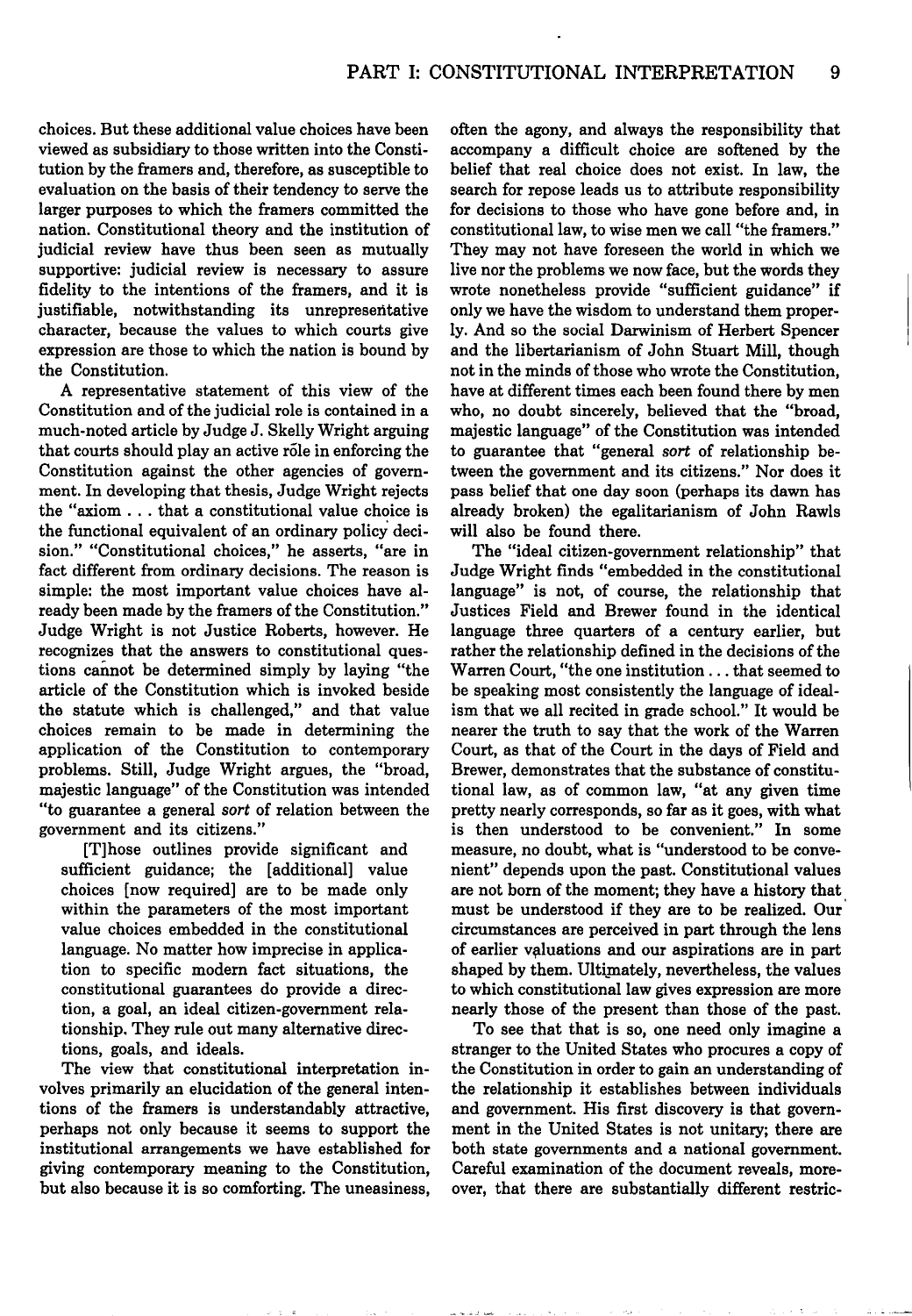tions upon the exercise of state and national power over individuals. Neither government, to be sure, may pass a bill of attainder or *ex post facto* law; deprive any person of life, liberty or property without due process of law; or deny citizens the right to vote on grounds of race, sex, or age (if they are eighteen years of age or older). These are the only similarities, however, and there are many differences. The states, but not the national government, are prohibited from impairing the obligation of contracts and denying to any person the equal protection of the laws. On the other hand, the federal government, but not the states, is subject to a Bill of Rights, the many provisions of which are too familiar to require specification. In addition, neither the federal government nor the states may deny citizens the right to vote in federal elections because of a failure to pay any tax, but there is no similar restriction concerning state elections.

The stranger, were he unfamiliar with our history, might well puzzle over the reason for such different limitations on national and state power, but he could hardly doubt that in the United States the relationship between government and individuals, so far as it is embodied in fundamental law, largely depends upon whether the government involved is that of the nation or of a state. He would, of course, be quite wrong. With at most a few exceptions, the constitutional rights of individuals against state and national governments are now the same. The few restrictions that the contracts clause imposes upon state power appear to be equally applicable to the national government through the due process clause of the fifth amendment. Restrictions on state power under the equal protection clause also apply equally to the national government, again through the due process clause. Nearly all of the provisions of the Bill of Rights have been extended to the states, once more through the ubiquitous "due process" clause (though now of the fourteenth amendment), and have been held to impose identical restrictions on state and national power. And, finally, citizens may not, in state elections any more than in federal elections, be denied the right to vote because of a failure to pay a tax. To deprive them of the vote for that reason would deny them "the equal protection of the laws."

How are we to account for these differences between the historical document and contemporary constitutional law? To suggest that the latter is merely the application to modem life of an "ideal citizen-government relationship" contemplated by the framers is to ignore the evidence of the very document that supposedly expresses that ideal. Whatever ideals were in the minds of those who

drafted and ratified the original Constitution and its several amendments (and it is a rather heroic assumption that those ideals were constant over time or even that the same ideals actuated all those who at any one time combined in support of a constitutional proposal), it seems plain enough that the ideals did not embrace the need for nearly identical restrictions upon state and national power over individuals. The imposition of a unitary set of restrictions on state and national power was the work of a later day. It is not merely coincidence that this development has occurred almost entirely over the last fifty years, a period during which federalist values have been subject to increasing pressure from the centralizing tendencies of modern life. Both the reality of American government and the way it is perceived have changed during these years. Increased mobility and the growth of mass communication have more and more led us to see ourselves as one nation and, together with a rising egalitarianism, have led to a reduced willingness to treat each state as a separate political community. The "layer cake" model of federal-state relations-by which government is divided into separate levels, each operating within a separate sphere-has been replaced by that of the "marble cake"-which emphasizes federal-state cooperation and shared responsibility over nearly the entire range of governmental programs. Although perhaps not inevitable, it is at least not surprising that in these circumstances constitutional law should come to reflect the idea that in their relations with government, at any level, all Americans, wherever located, are entitled to those protections that we as a people hold to be fundamental. That idea may or may not be a desirable one for our times-I do not want to argue the point here—but it does describe contemporary constitutional law and it was not bequeathed to us by "the framers," except as they set us on the path by which we might find our way to it and to other principles that seem appropriate in the light of our current circumstances and aspirations.

The establishment of nearly identical constitutional limitations on state and national power marks a significant departure from the historical document, but it represents only a fraction of the distance we have traveled in shaping constitutional law to our present values. The meaning of the various limitations on governmental power has changed no less dramatically then their applicability. The members of the First Congress, together with the state legislatures, wrote that in "all criminal prosecutions the accused shall ... have the Assistance of Counsel for his defense," intending to assure that a defendant's right to retain counsel would be inviolate. A century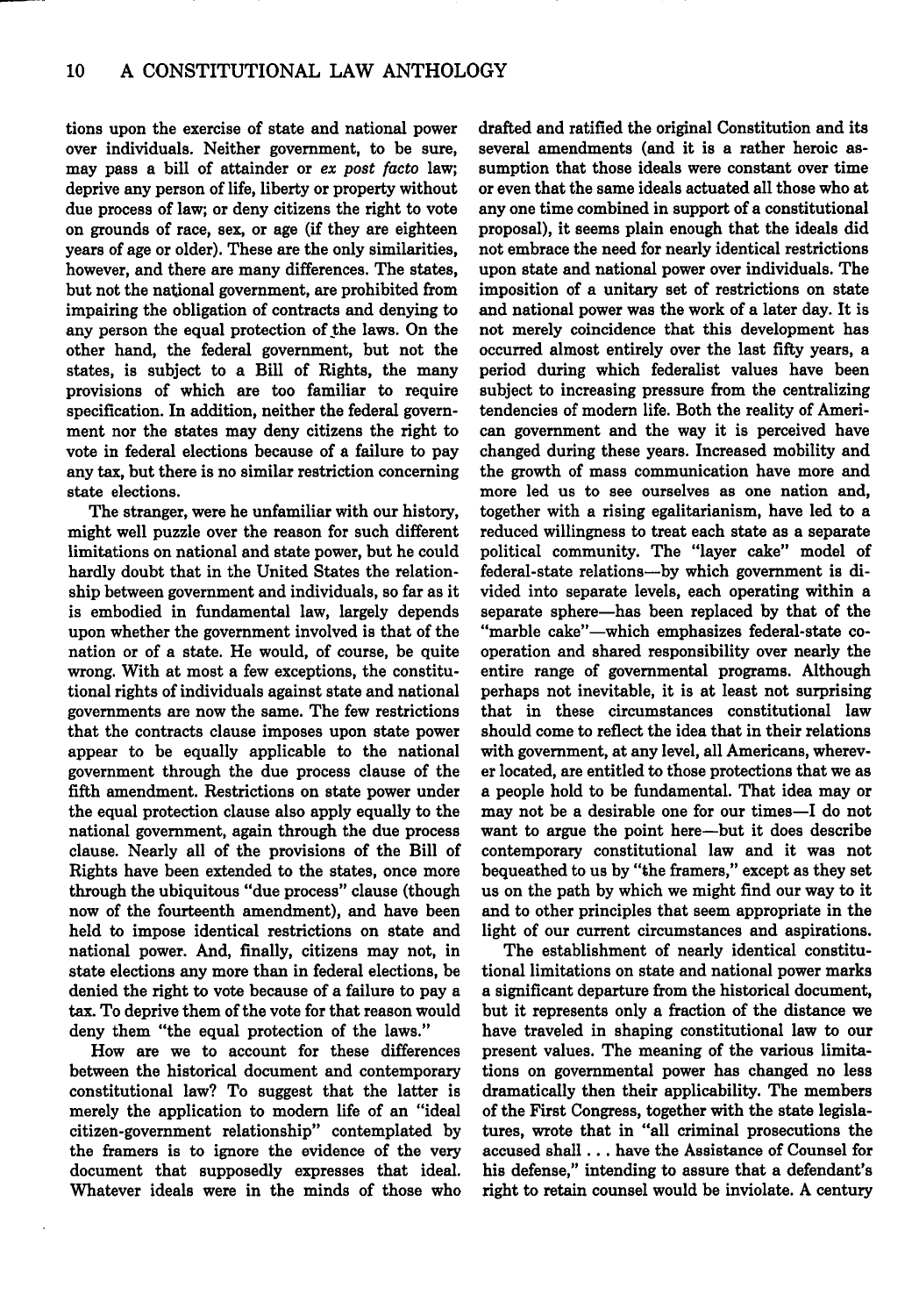and a half later the Supreme Court held that this language in the sixth amendment also conferred a right to the appointment of counsel if the accused was indigent. In the wake of the Civil War, the victors sought to guarantee blacks the rights of citizenship-and perhaps more broadly to create a basis for federal citizenship clearly independent of state citizenship-by including in the Constitution the provision that "[a]ll persons born or naturalized in the United States, and subject to the jurisdiction thereof, are citizens of the United States and of the State wherein they reside." There is no evidence that this language was thought to limit whatever power Congress might have to provide for expatriation. Yet, in 1967, after a decade of struggle to find a plausible basis for limiting congressional power, the Court held that the quoted language denied Congress all power to deprive a person of citizenship unless it was voluntarily relinquished.

A comprehensive study of the origins of the first amendment provision that "Congress shall make no law . . . abridging the freedom of speech, or of the press" -language which to contemporary ears sounds clear and all-embracing-concludes that those who drafted and ratified the amendment had a far more restrictive understanding of its meaning. Undoubtedly, it meant (to them) that Congress could impose no prior restraints, no system of licensing such as Milton had inveighed against in *Areopagitica.* Perhaps they also understood that it would establish truth as an absolute defense in prosecutions for seditious libel and that it would confer a right to have a jury determine both law and fact in such cases. Conceivably, though the scholar who has most closely examined the question concludes otherwise, they thought it would ban all federal prosecutions for seditious libel. However broadly one views the meaning they attributed to that language, it seems plain enough that they did not anticipate the breadth of the protection that contemporary constitutional law affords freedom of expression--protection so extensive as to defy brief description. It is scarcely to be imagined, for example, that the framers of the first amendment contemplated the constitutionalization of the law of libel that has occurred during the past two decades or the broad protection now enjoyed by sexually explicit material.

The departures from the historical document in shaping constitutional law to current perceptions of need are not restricted to instances in which constitutional provisions have been broadened beyond the understanding of the framers. At times the Court has narrowed the original meaning to accommodate the Constitution to those perceptions. Thus, among the

sources of the discontent that-led to the convention of 1787, few were more important than the "ignoble array of legislative schemes for the defeat of creditors and the invasion of contractual obligations" adopted during the 1780s. The importance of that experience in shaping the Constitution can hardly be overstated, for it called into question, as Madison wrote in 1787, "the fundamental principle of republican Government, that the majority who rule in such governments are the safest Guardians both of public Good and private rights." When the members of the convention prohibited the states from "impairing the obligation of contracts," therefore, it seems clear that they did so, as Mr. Justice Sutherland wrote a century and a half later in *Home Building* & *Loan Association v. Blaisdell,* "with the specific and studied purpose of preventing legislation designed to relieve debtors *especially* in time of financial distress." Justice Sutherland, however, wrote in dissent. A majority of the Court sustained Minnesota's Mortgage Moratorium Law notwithstanding the clarity of the framers' intentions because "full recognition of the occasion and general purpose of the clause does not suffice to fix its precise scope." The "scope of the constitutional prohibition" is to be determined, rather, by examining "the course of judicial decisions in its application," decisions demonstrating "that there has been a growing appreciation of public needs and of the necessity of finding ground for a rational compromise between individual rights and public welfare."

Now it is true that all the decisions shaping constitutional law to contemporary values can also be understood as coming within the general intentions of the framers. All that is necessary is to state those intentions at a sufficiently high level of abstraction. The framers may not specifically have intended that the first amendment would restrict private actions for libel, but they believed "that public discussion is a political duty; and that this should be a fundamental principle of the American government .... Believing in the power of reason as applied through public discussion, they eschewed silence coerced by law—the argument of force in its worst form." An unrestricted right of action for libel would trench upon that purpose; hence, the Constitution must-in furtherance of the framers' intent-be read as restricting the permissible scope of libel actions. "Bill of attainder" may have carried a precise meaning for the framers, as Mr. Justice Frankfurter once argued; yet, the Supreme Court has said, "the Bill of Attainder Clause was intended not as a narrow, technical (and therefore soon to be outmoded) prohibition, but rather as an implementa-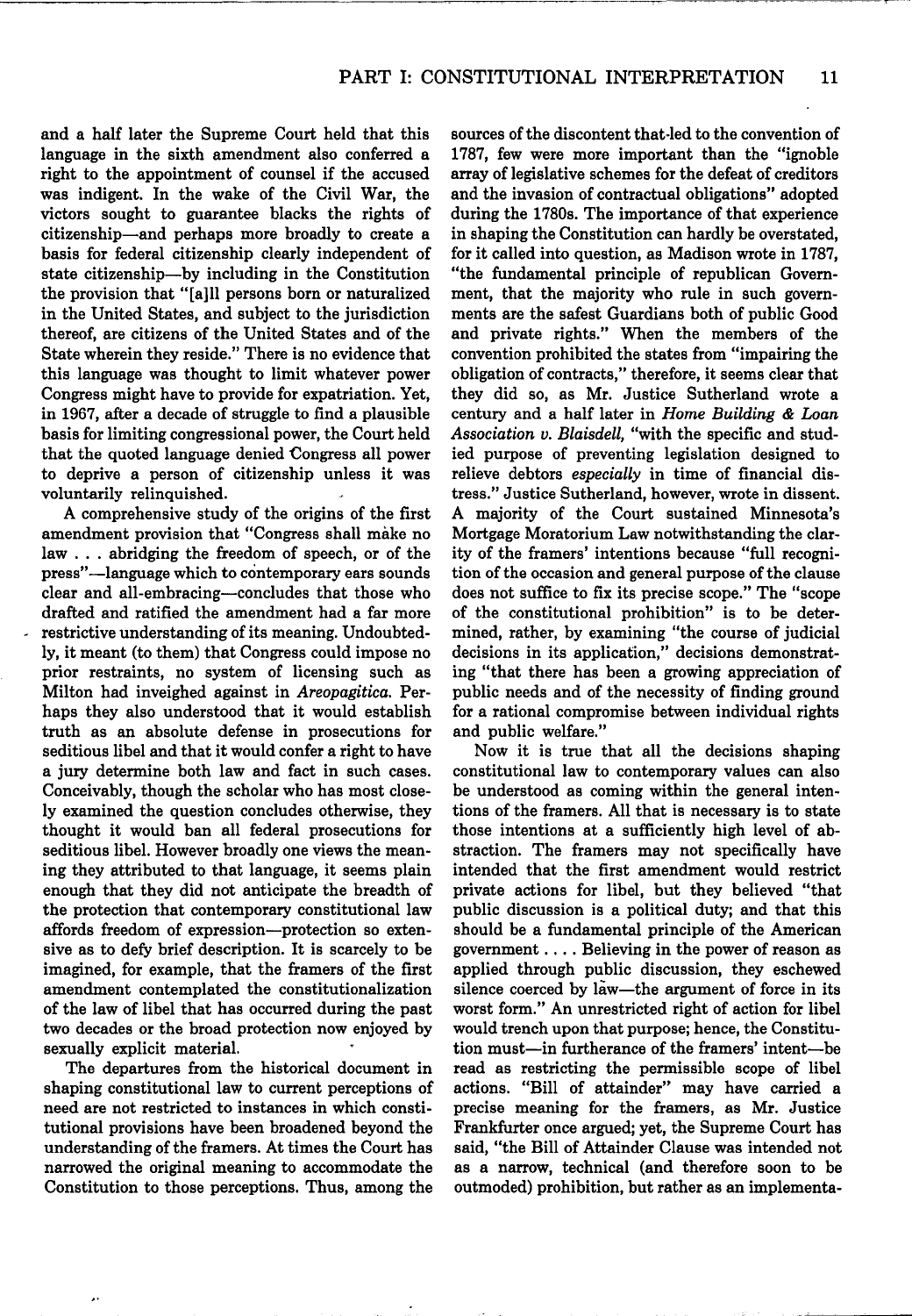tion of the separation of powers, a general safeguard against legislative exercise of the judicial function, or more simply-trial by legislature." Implementation of that purpose, the Supreme Court held, required invalidation of legislation prohibiting members of the Communist Party from serving as officers or employees of labor unions-legislation which, whatever its unwisdom, no member of the Philadelphia convention or of the state ratifying conventions would have recognized as a bill of attainder. Even a decision sustaining Minnesota's Mortgage Moratorium Law might find support in the framers' larger purposes, for as Chief Justice Hughes wrote for the Court: "The policy of protecting contracts against impairment presupposes the maintenance of a government by virtue of which contractual relations are worth while-a government which retains adequate authority to secure the peace and good order of society." There is, accordingly, "no warrant for the conclusion ... that the founders of our Government would have interpreted the clause differently" than the Court has over the years. "The vast body of law which has been developed [over the years] was unknown to the fathers, but it is believed to have preserved the essential content and the spirit of the Constitution."

Reference to the "important objects" of the framers rather than their specific intentions is, no doubt, a necessity if the evolving needs of the nation are to be served. The amendment process established by article V simply will not sustain the entire burden of adaptation that must be borne if the Constitution is to remain a vital instrument of government. Yet, it must be recognized that the more general the statement of the framers' intentions, the weaker is the claim that those intentions circumscribe present judgment. To begin with, our understanding of the framers' intentions is necessarily distorted if we focus solely upon their larger purposes, ignoring the particular judgments they made in expressing those purposes. Intentions do not exist in the abstract; they are forged in response to particular circumstances and in the collision of multiple purposes which impose bounds upon one another. "[T]o make a general principle worth anything," as Holmes wrote,

you must give it a body; you must show in what way and how far it would be applied actually in an actual system; you must show how it has gradually emerged as the felt reconciliation of concrete instances .... Finally, you must show its historic relations to other principles, often of very different date and origin, and thus set it in the perspective without which its proportions will never truly be judged.

So, too, in understanding the intentions of the framers. By wrenching the framers' "larger purposes" from the particular judgments that revealed them, we incur a loss of perspective, a perspective that might better enable us to see that the particular judgments they made were not imperfect expressions of a larger purpose but a particular accommodation of competing purposes. In freeing ourselves from those judgments we are not serving larger ends determined by the framers but making room for the introduction of contemporary values.

The "assistance of counsel" was indeed viewed by the framers as an important constituent of fair trial, one of "the essential barriers against arbitrary or unjust deprivation of human rights." But their intention to safeguard the right to such assistance in all federal criminal trials was shaped in part by a conception of the relationship between government and its citizens, a conception that did not emphasize-that barely recognized-an affirmative responsibility on the part of government to its citizens. Absent a sense of such responsibility, it is not surprising that a trial might be deemed fair so long as the defendant was not prohibited from retaining counsel to assist him. Decisions during the past several decades establishing the right of indigents accused of crime to appointed counsel do not merely promote the framers' purpose to achieve fair trials. They also express a fundamentally altered conception of governmental responsibility and, accordingly, of what constitutes a fair trial. Virtually all Americans accept the balance thus struck between the interests of government and of indigent defendants as both wise and humane, but it is a balance that reflects the values of contemporary America, not those of the framers.

Contemporary constitutional law defining freedom of speech and-of the press, similarly, is not simply a more adequate expression of the purpose of the framers than they themselves achieved-purposes somehow disembodied from the specific protections they understood to be within the compass of the first amendment-but a fundamentally different accommodation of the interests affected by principles governing the exercise of governmental power. Public discussion was, to be sure, greatly prized during the constitutional period both as a "natural right" of free men and as essential to democratic government. The literature of the period is filled with statements of its importance. So great is the allure of these expressions that we are apt to forget how different those times were from our own. The framers, we need to remember, had not read John Stuart Mill. They had not experienced, and thus had no reason to address,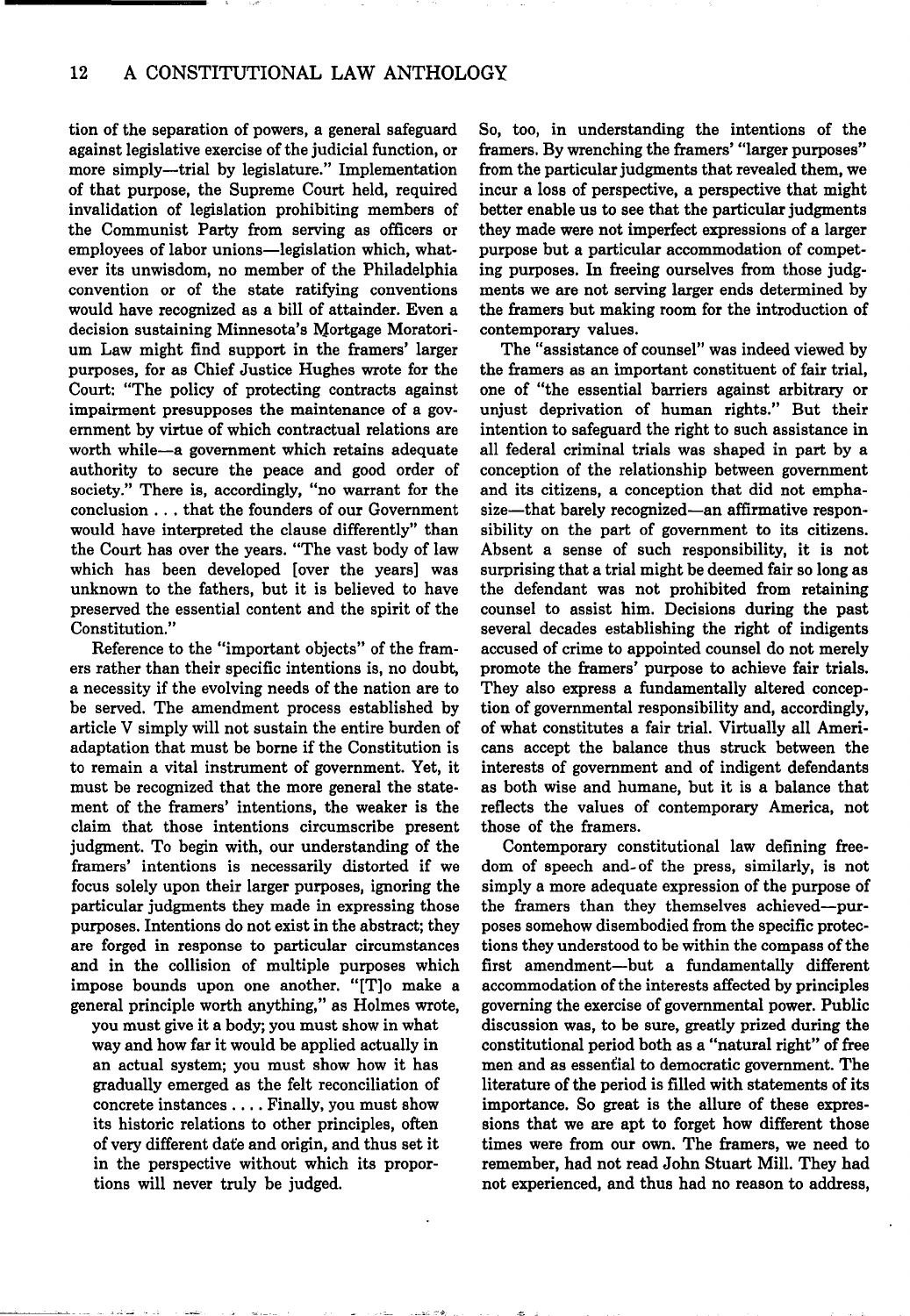the needs of a nation as pluralistic as the United States was later to become. The political order, both of their own time and of the earlier years in which the ideal of freedom of expression first emerged, was far more fragile than that which has existed in the United States at any time during the twentieth century. To reason solely from their statements concerning the importance of public discussion is to ignore the fact that because of their circumstances and their history they held competing values-stability of government, security of private reputations, a conception of sexual morality, etc.-that also played a role in shaping their understanding of freedom of speech and of the press. We ought not to suppose that because these competing values were less frequently given eloquent expression they were entirely subordinated to public discussion. The competing ,values were already deeply imbedded in the law. The struggle was to gain recognition of the importance of public discussion. The best evidence of the balance that was struck is not the rhetoric that was employed, but the specific principles by which freedom of speech and the press were understood. When we ignore those principles, stressing instead the importance that the framers attached to public discussion and deemphasizing competing values that carried more weight for them than for us, the purposes we serve are not those of the framers, but our own.

The growth of federal power under the commerce clause may serve as a final illustration of the way in which reliance upon the general intentions of the framers permits the values of the present to dominate those of the past. It is customary to attribute to the framers the purpose of authorizing Congress to regulate "that commerce which concerns more states than one." In the decentralized, rural economy of the late eighteenth century, that was a relatively limited grant of authority. A considerable volume of economic activity was not within the market economy; much, very likely most, activity that was part of the market economy occurred within the boundaries of a single state and had no discernible consequences outside that state. In these circumstances, the power conferred upon Congress afforded relatively limited opportunity to regulate private activity, and it offered little threat to the retention of very considerable autonomy in the states. Congressional power to regulate "that commerce which concerns more states than one," in the setting of an integrated, industrialized, modem economy strikes a very different balance between that power and the autonomy of states and 'individuals. Since all commercial activity may have consequences outside the state in which it occurs, the Congress has complete power to displace state government as a source of economic policy. The expansion of the market sector of the economy further extends federal power to displace state authority. Both changes in the economic structure, moreover, subject an ever-increasing proportion of life to federal regulatory authority. Lifting the framers' "intentions" out of the context in which they were formed, and employing them to deal with current issues, thus yields consequences very different from those the framers conceivably could have anticipated, and involves an accommodation of competing values that cannot reasonably be attributed to them. The framers did intend to authorize Congress to regulate "that commerce which concerns more states than one," but to separate that intention from their understanding that states and individuals retained substantial autonomy from federal control in the realm of economic activity is to lose "the perspective without which its proportions will never truly be judged." When the framers' intentions are placed in perspective, it is apparent that attribution of the contemporary law of the commerce clause to them is chimerical.

The correspondence between those intentions and contemporary law would not be increased, of course, if the latter were rewritten to reduce federal power substantially, for that would merely frustrate the framers' intention that Congress have authority to regulate "that commerce which concerns more states than one." The difficulty, obviously, is that in a modem economy we cannot confer that authority upon Congress and simultaneously allow a large measure of individual and state autonomy. Objectives that were compatible in the latter years of the eighteenth century have ceased to be so during the twentieth. Contemporary constitutional law, in establishing a new order among these objectives, does not reflect the intentions of the framers but a contemporary choice as to how those objectives ought to be ordered.

The law we ascribe to the Constitution is not, in brief, a legacy from the "founding fathers" and the Reconstruction Congress. The "goals" and "ideals" that Judge Wright sees "embedded in the constitutional language" are those that subsequent generations have found there, which is not quite the same as saying that they were put there by the framers. Contemporary constitutional law does, to be sure, rest upon a conceptual framework and employ a vocabulary that is in large measure derived from the framers. The question whether legislation is within the authority of the federal government must, even now, be decided within a framework which recognizes that that government was constituted as one of